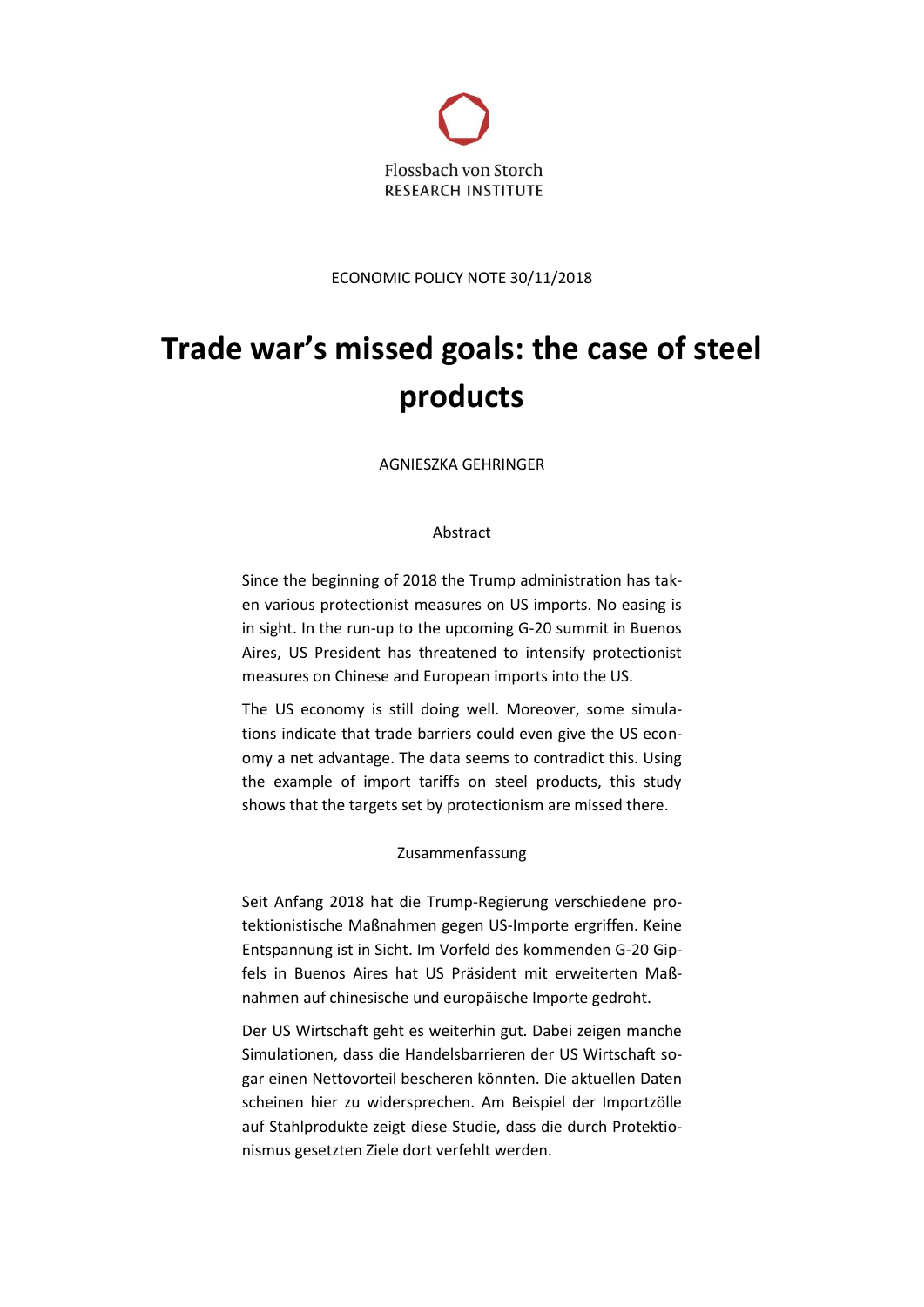# **Is US protectionism a gain game?**

In a recent simulation study, Zoller-Rydzek and Felbermayr show that while customs duties on Chinese imports distort consumer decisions by US citizens, the transfer of customs effects to Chinese suppliers means that the US as a whole would achieve a net advantage of 18.4 billion US dollars. $^1$  Accordingly, US protectionism would prove successful. However, this simulation calculation seems to excessively simplify reality, as this paper of the effects of protectionism on steel imports shows.

#### **US tariffs on steel imports**

Following the findings of a report from the Secretary of Commerce from January 11, 2018, stating "that steel articles are being imported into the United States in such quantities and under such circumstances as to threaten to impair the national security of the United States", President Trump decided to use the "nuclear option" and imposed on March 8, 2018 a 25 percent at valorem tariff on imports of steel articles from a large number of its trading partners, effective after 15 days.<sup>2</sup> Temporary exemptions were offered to Canada, Mexico and in the last minute to the EU, Australia, Argentina, Brazil and South Korea.<sup>3</sup>

In announcing the measure, President Trump claimed that "[t]his relief will help our domestic steel industry to revive idle facilities, open close mills, preserve necessary skills by hiring new steel workers, and maintain or increase production, which will reduce our Nation's need to rely on foreign producers for steel and ensure that domestic producers can continue to supply all the steel necessary for critical industries and national defense."

 $\overline{a}$ 

 $^{1}$  Zoller-Rydzek, B. und Felbermayr, G. (2018), "Wer bezahlt Trumps Handelskrieg mit China? Ifo Schnelldienst 22/2018, 71. Jahrgang, 22. November 2018.

 $2$  Proclamation 9705 of March 8, 2018, "Adjusting Imports of Steel Into the United States" by the President of the United States of America.

 $3$  Steel tariffs were extended on May 31, 2018 to the EU, Mexico and Canada, whereas they continue to be exempted for Argentina, Brazil and South Korea, which are together responsible for about 25% of steel imports into the United States.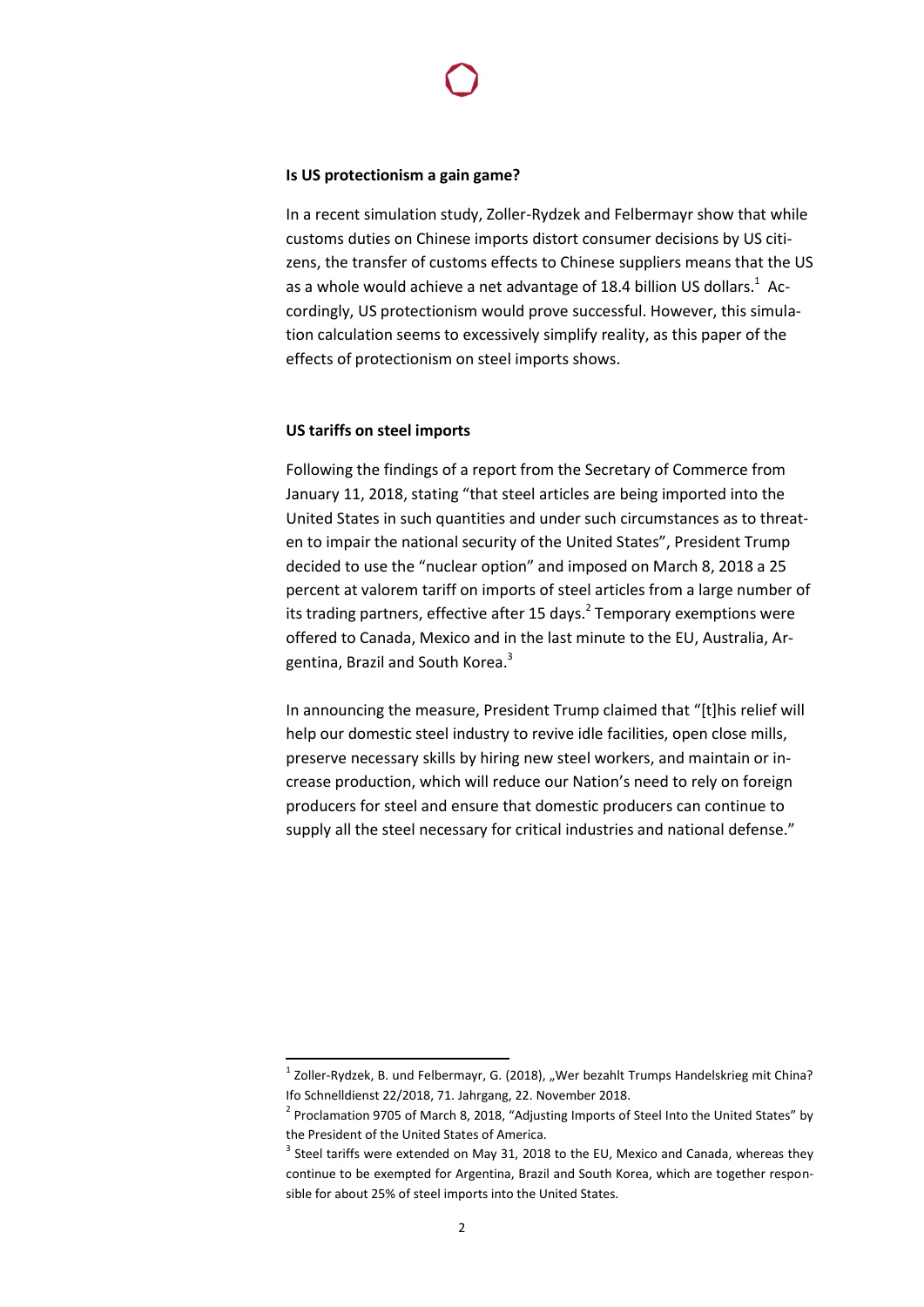

1000 200 0 0 1989 1992 1995**A 1**998 2001 2004 2007 **201**0 2013 2016 -200 -1000 -400 -2000 -600 -3000 -800 -4000 -1000 Iron & steel mill products Iron & steel products, except advanced manufacturing -5000 -1200

**Figure 1. Trade balances in steel producing sectors, in millions US dollars.**

Source: Own elaboration Flossbach von Storch Research Institute, Macrobond, US Bureau of Economic Analysis.

# **Economic effects of tariffs on steel**

In terms of trade effects, **Figure 1** shows that the trade balance of both iron & steel mill products and iron & steel producing sectors continued to deteriorate after the imposition of tariffs, which is in contrast with the expected effects.

Since April 2018, the growth of aggregated weekly working hours for production and non-supervisory workers in the primary metals sector (iron and steel production accounts for the largest share there) has also slowed from its cyclical high of March 2018 (**Figure 2**). It follows that after nine months in force, tariffs on steel have not reached their main goal.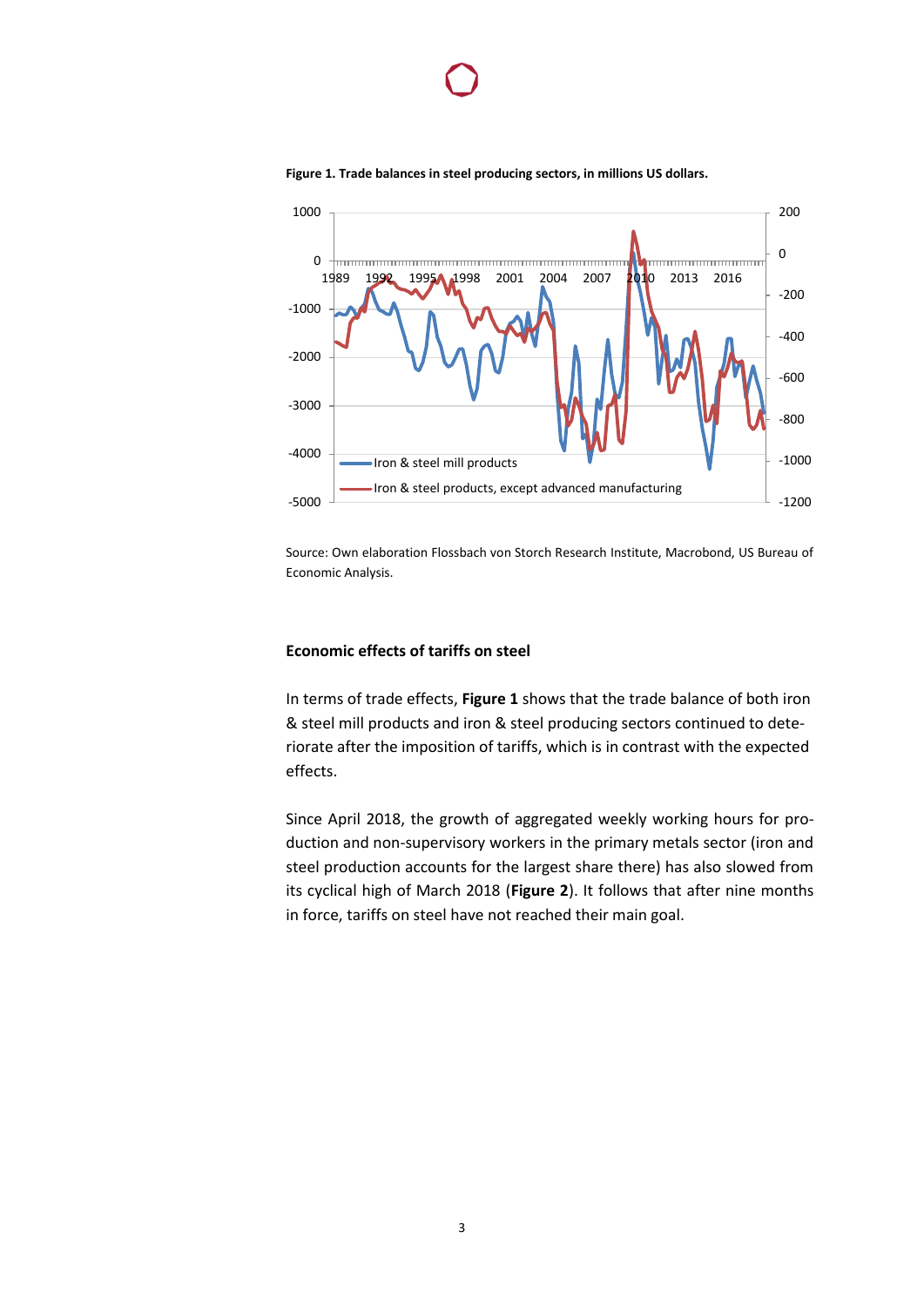

**Figure 2. Growth (year over year) of aggregate weekly hours of production and nonsupervisory employees in primary metals sector.**

Note: Primary metal manufacturing subsector consists of five industry groups: iron and steel mills and ferroalloy manufacturing, steel product manufacturing from purchased steel, alumina and aluminum production and processing, nonferrous metal (except aluminum) production and processing, and foundries.

Source: Own elaboration Flossbach von Storch Research Institute, Macrobond, US Bureau of Labor Statistics.

What has happened in other interdependent sectors of the US economy, especially steel processing, machinery, metal products, vehicles and parts and electrical equipment? There is no evidence of a direct impact of tariffs on steel products on production volumes. At the same time, the production costs expressed in terms of the Producer Price Index (PPI) showed a remarkable dynamics (**Figure 3**). This is particularly true for iron and steel processing from purchased steel, where PPI inflation reached 25.7% in October 2018. However, the manufacture of metal products, electrical equipment and machinery also experienced a significant acceleration in PPI inflation after March 2018, exceeding historical averages. An exception to this is transport equipment, where PPI inflation rose relatively moderately from 0.8% in April to 1.9% in September.

If producer prices have accelerated, is there any evidence that the damage has been absorbed by the workers? Although total weekly working hours growth for metal products and electrical equipment has become somewhat less dynamic, the picture does not yet show clear damage (**Figure 4**). It is conceivable that the occurrence of this negative effect will take some time. It is less likely that this negative effect would be passed on through higher export prices.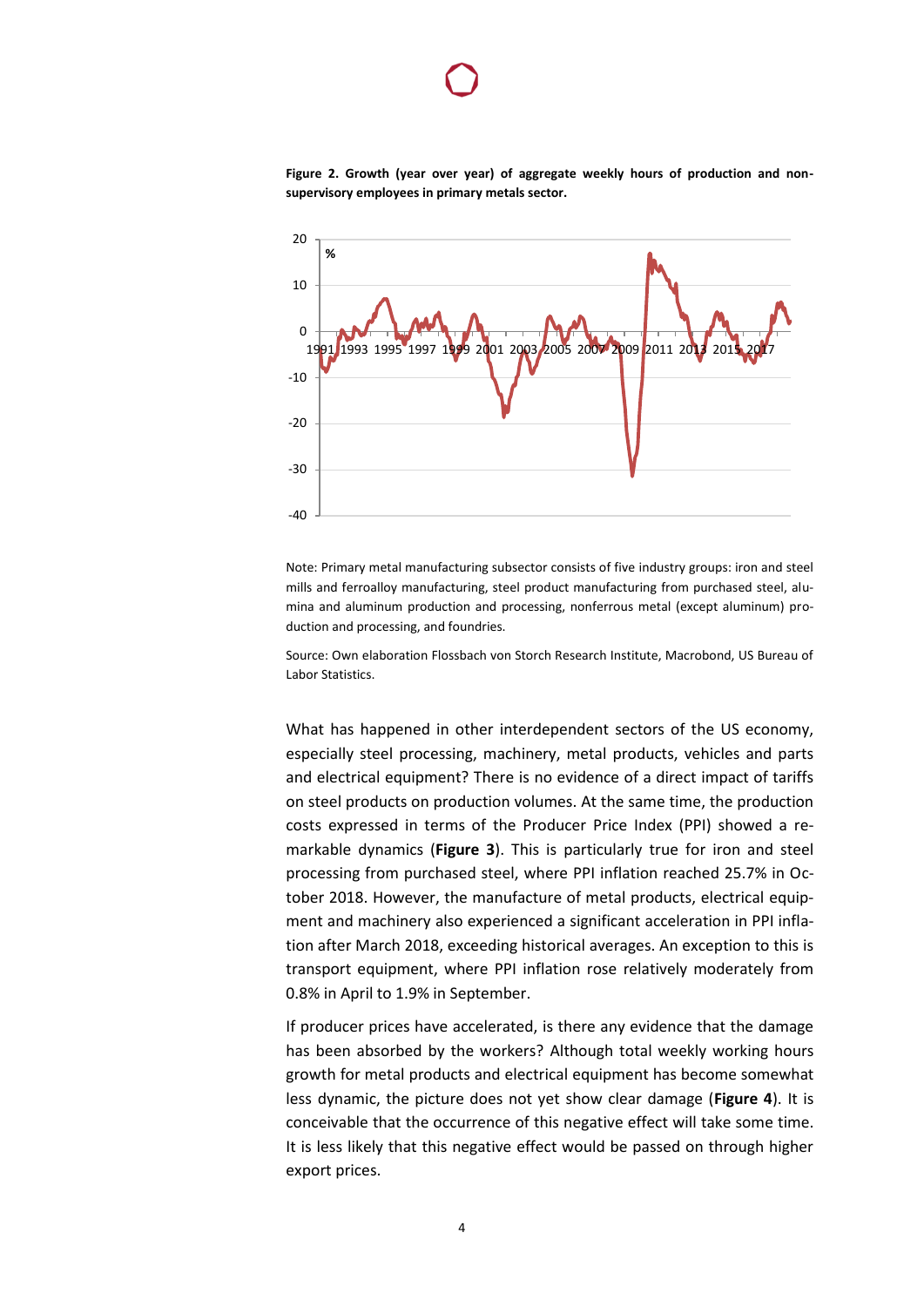



Source: Own elaboration Flossbach von Storch Research Institute, Macrobond, US Bureau of Labor Statistics.





Note: Data on aggregate weekly hours worked in iron and steel processing from purchased steel are not available.

Source: Own elaboration Flossbach von Storch Research Institute, Macrobond, US Bureau of Labor Statistics.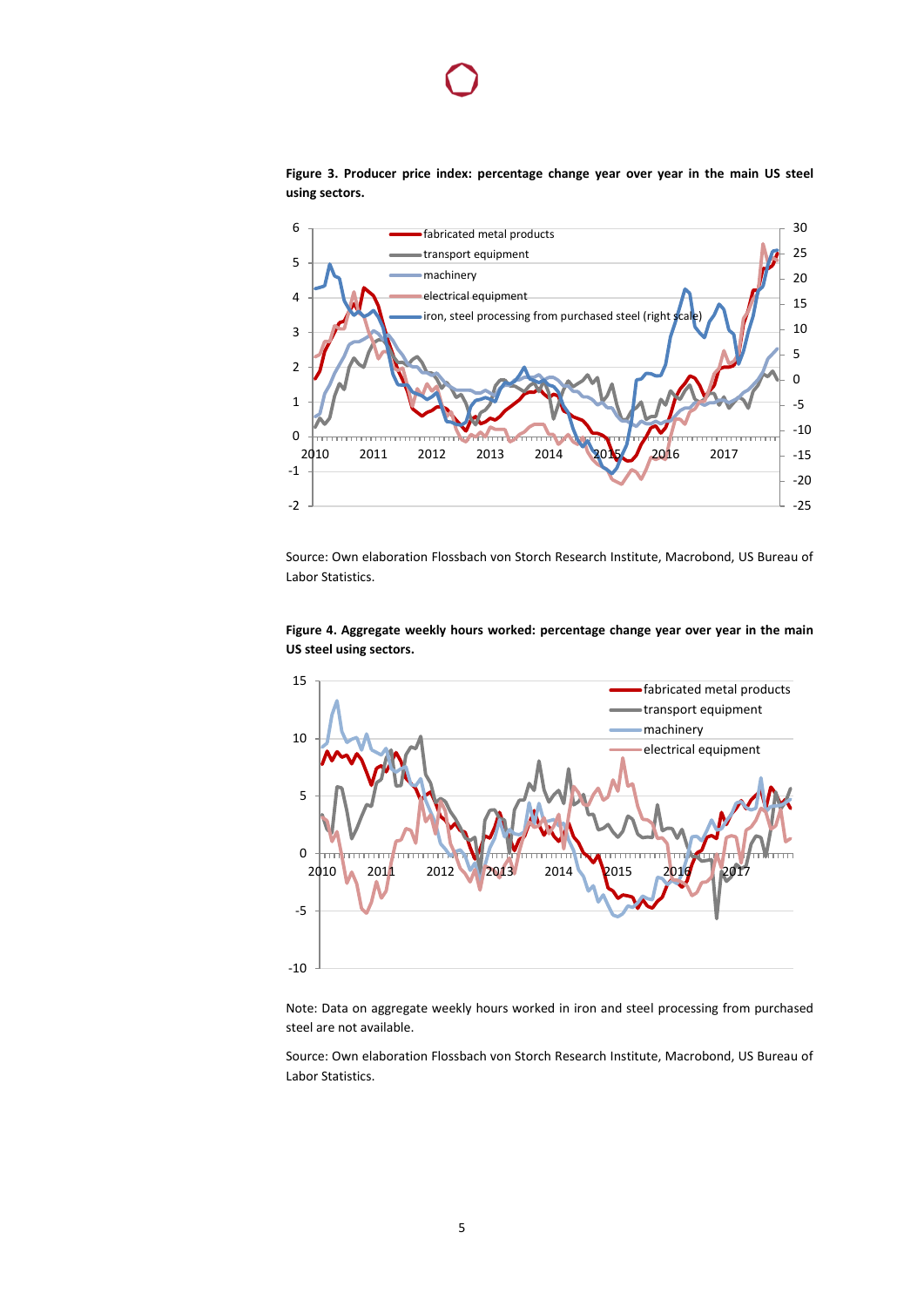### **Conclusions**

Trade wars are not as good and easy to win as Donald Trump claims. The case of the steel import tariffs shows that although no major damage has occurred so far, the first unintended negative effects are becoming visible in the steel processing industry in the USA. The longer the protectionist measures are in place and the broader they are, the more likely it is that they will soon have a more significant impact. More importantly, protectionist measures on steel have not been able to achieve their goal of supporting domestic production and employment in the protected sector. Ironically, employment dynamics in this sector have slowed since the introduction of protectionist tariffs.